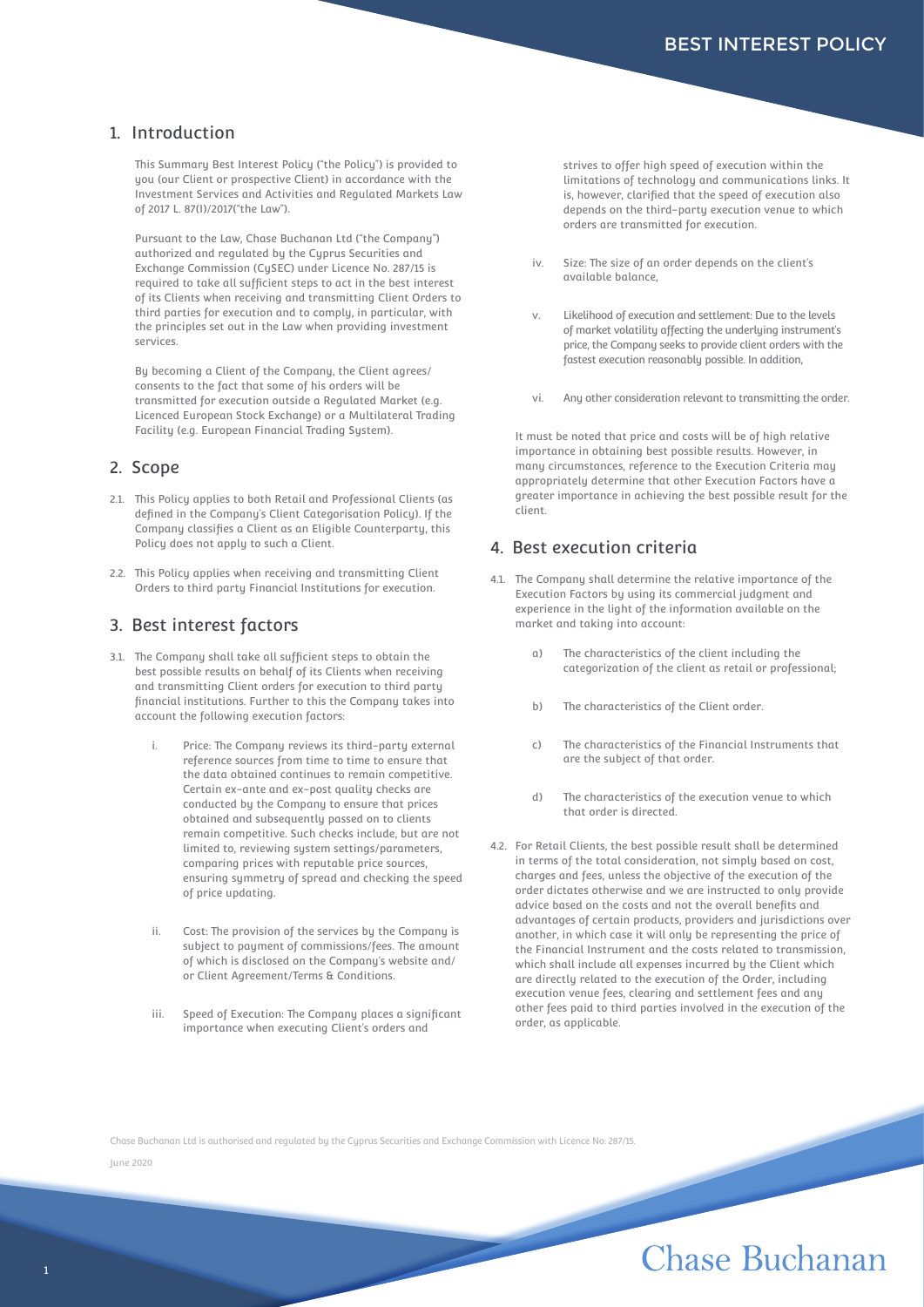# 5. Order transmission

- 5.1. Orders should be executed promptly and in successive fashion according to receipt of order, but without prejudice to the factors above. They should be processed in a manner which is fair to all clients and which does not give rise to a conflict of interest.
- 5.2. The Company will review periodically its choice of third-party financial institutions to ensure that the third-party financial institution has appropriate execution arrangements and best execution policy that enable the Company to comply with all its best execution requirements.

## 6. Client's specific instruction

- 6.1. Whenever there is a specific instruction as to the execution of an order (where suitability and or appropriateness testing has been made) the Company shall transmit the order in accordance with that specific instruction.
- 6.2. Trading rules for specific markets or market conditions may prevent the Company from following certain of the Client's instructions.

WARNING: It is noted that the specific instruction may prevent the Company from taking the steps in the Policy to obtain the best possible result for the Client.

# 7. Entities where the company transmits orders for execution

- 7.1. The Company shall transmit Client orders for execution to third party entities. The Company shall not be responsible for the execution of client orders. The third-party entities which the Company collaborates with for transmitting client orders for execution are:
	- 1) Brewin Dolphin www.brewin.co.uk
	- 2) Capital International www.cig-iom.com
	- 3) Capital Platforms www.capitalplatform.co.uk
	- 4 RL360 www.RL360.com
	- 5) Rathbones www.rathbones-international.com
	- 6) Brooks Macdonald www.brooksmacdonald.com
	- 7) Moventum www.moventum.lu

NB - all orders are transmitted to the above venues for any and all financial instruments

The list may be updated from time to time at the Company's discretion by giving at least one business day prior notice to the Clients.

The Company evaluates and selects its providers based on a number of criteria such as the regulatory status of the provider, the expertise of the provider, the ability to deal with large volume of orders, the speed of execution, the competitiveness of commission rates and spreads.

- 7.2. The Client acknowledges that some transactions entered in Financial Instruments with the Company may not be undertaken on a recognised exchange, rather they are undertaken over the counter and as such they may expose the Client to greater risks than regulated exchange transactions.
- 7.3. With respect to exchange traded Financial Instruments, the primary execution venue will be a Regulated Market or a Multilateral Trading Facility via third party financial institutions to which the company passes instructions to or through another broker with which they have an agreement for handling client orders. These are shown below. Where this is not possible or appropriate due to best execution integrity, orders may be executed outside of a Regulated Market or Multilateral Trading Facility.
	- 1) Brewin Dolphin www.brewin.co.uk
	- 2) Capital International www.cig-iom.com
	- 3) Capital Platforms www.capitalplatform.co.uk
	- 4 RL360 www.RL360.com
	- 5) Rathbones www.rathbones-international.com
	- 6) Brooks Macdonald www.brooksmacdonald.com
	- 7) Moventum www.moventum.lu
- NB all orders are transmitted to the above venues for any and all financial instruments
- 7.4. With respect to collective investment schemes, orders will usually be placed directly with the manager/administrator of the scheme or through a settlement system. The Company will seek the best terms available and where possible, place deals with little or no initial charge via:
	- 1) Brewin Dolphin www.brewin.co.uk
	- 2) Capital International www.cig-iom.com
	- 3) Capital Platforms www.capitalplatform.co.uk
	- 4 RL360 www.RL360.com

- 5) Rathbones www.rathbones-international.com
- 6) Brooks Macdonald www.brooksmacdonald.com
- 7) Moventum www.moventum.lu

NB - all orders are transmitted to the above venues for any and all financial instruments

Chase Buchanan Ltd is authorised and regulated by the Cyprus Securities and Exchange Commission with Licence No: 287/15.

June 2020

# Chase Buchanan